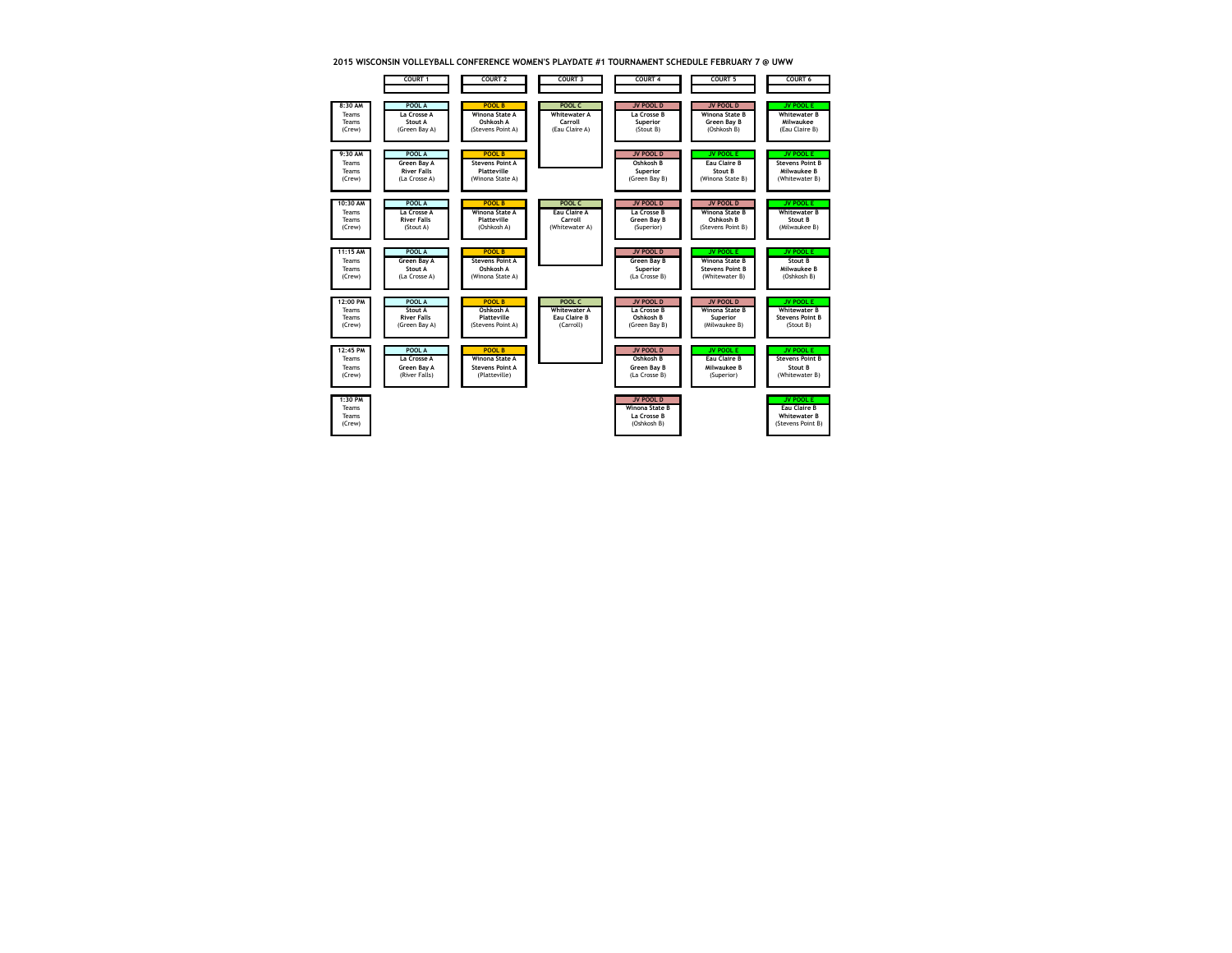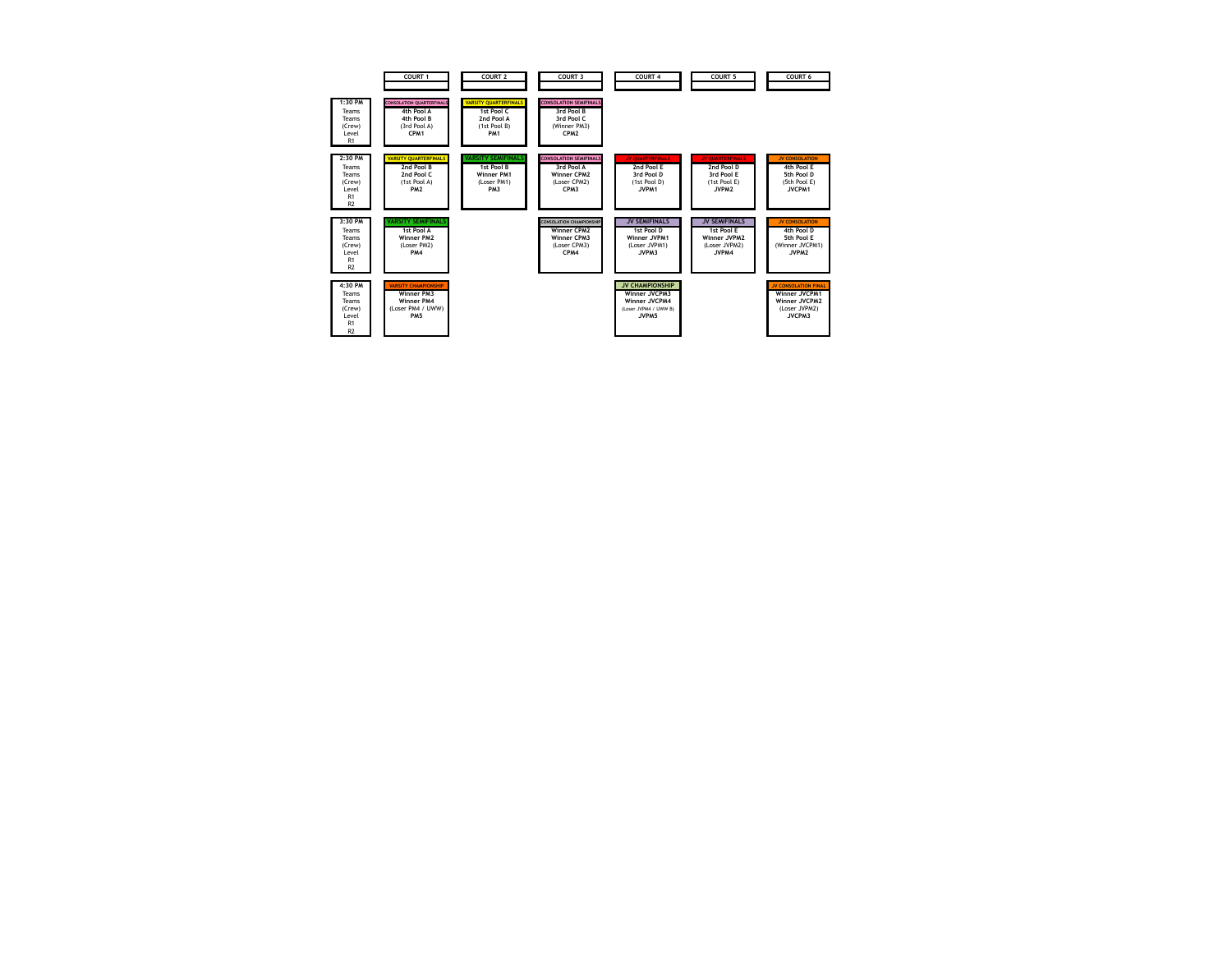

## **WVC WOMEN'S PLAYDATE #1 JUNIOR VARSITY PLAYOFFS**